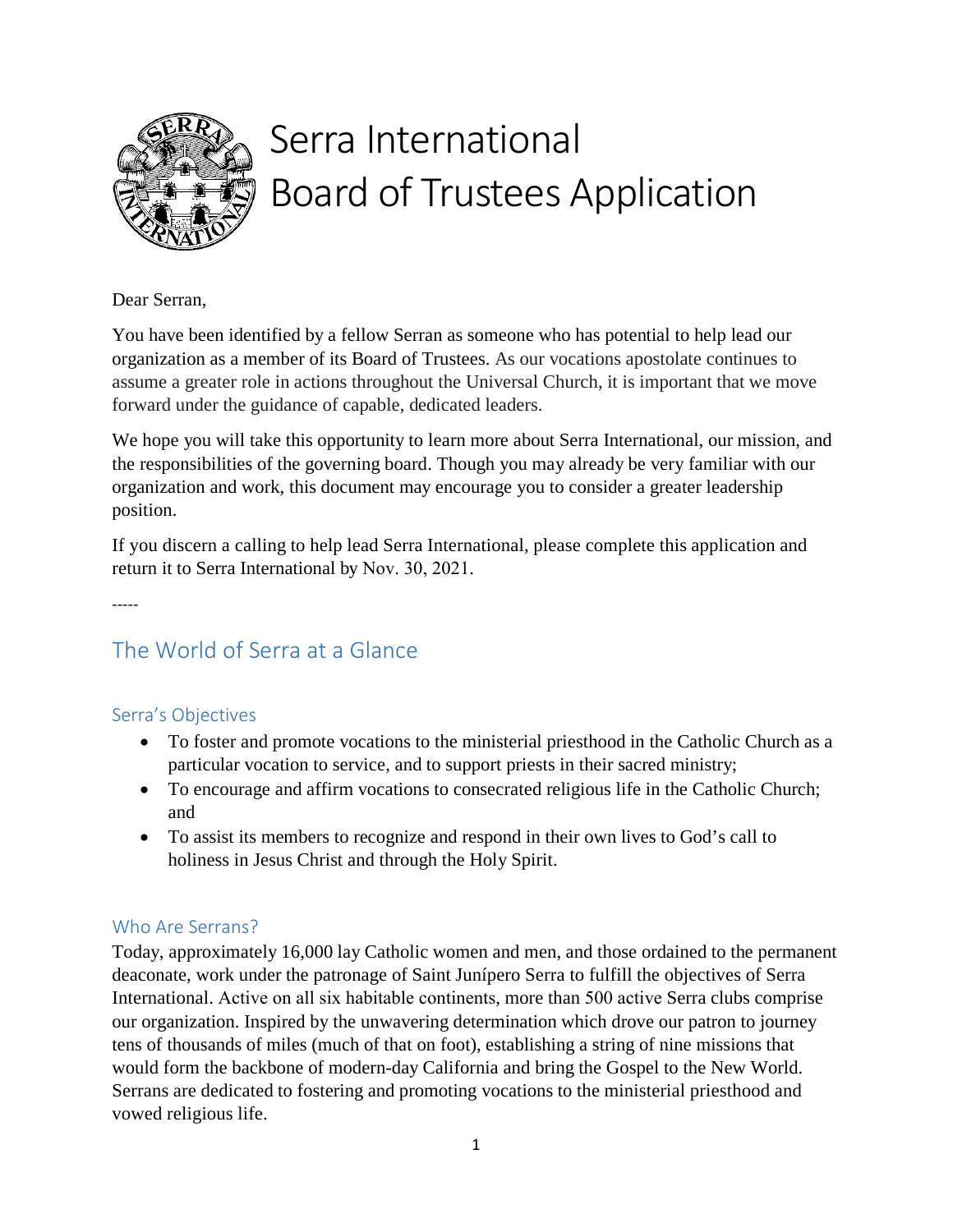#### How Is Serra Organized?

The basic unit of Serra International is the local club. Clubs are organized into districts, and the districts are organized into national councils where appropriate. Presently there are 10 national councils: Great Britain, Brazil, Spain, Italy, Mexico, Philippines, USA, Australia, Canada, and Thailand. In the United States, districts are organized into 14 regions that are identical to the regions established by the United States Conference of Catholic Bishops (USCCB). In Brazil, Serran districts are organized into 10 regions that are identical to the Brazilian Bishops Conference. Serra International has a Board of Trustees composed of Serrans from across the globe.

#### Meetings and Conferences

The Serra International Board meets at least three times during the year. Meetings are held before and after the Serra International Convention and at least once between conventions, usually in January.

#### Historical Information

Four Catholic lay men formed the first Serra club in 1935 in Seattle, Washington. The founding Serrans chose as their organization's patron Saint Junípero Serra, the 18<sup>th</sup>-century Franciscan missionary to Mexico and California. Serra was canonized on Sept. 23, 2015 in Washington, D.C. Serra International is aggregated to the Vatican's Sacred Council for Catholic Education and the Pontifical Work for Priestly Vocations.

## Governing Board Member Responsibilities

#### Time Commitment

The Serra International Board meets three times a year, and schedules conference calls as needed. The Executive Committee schedules one additional meeting per year in Rome.

#### Typical Board Member Responsibilities

**Ensure effective planning.** Boards must actively participate in an overall strategic planning process and assist in implementing and monitoring the plan's goals.

**Ensure adequate financial resources.** One of the board's foremost responsibilities is to secure adequate on-going financial resources for the organization to fulfill its mission.

**Protect assets and provide proper financial oversight.** The board must assist in developing the annual budget and ensuring that proper financial controls are in place.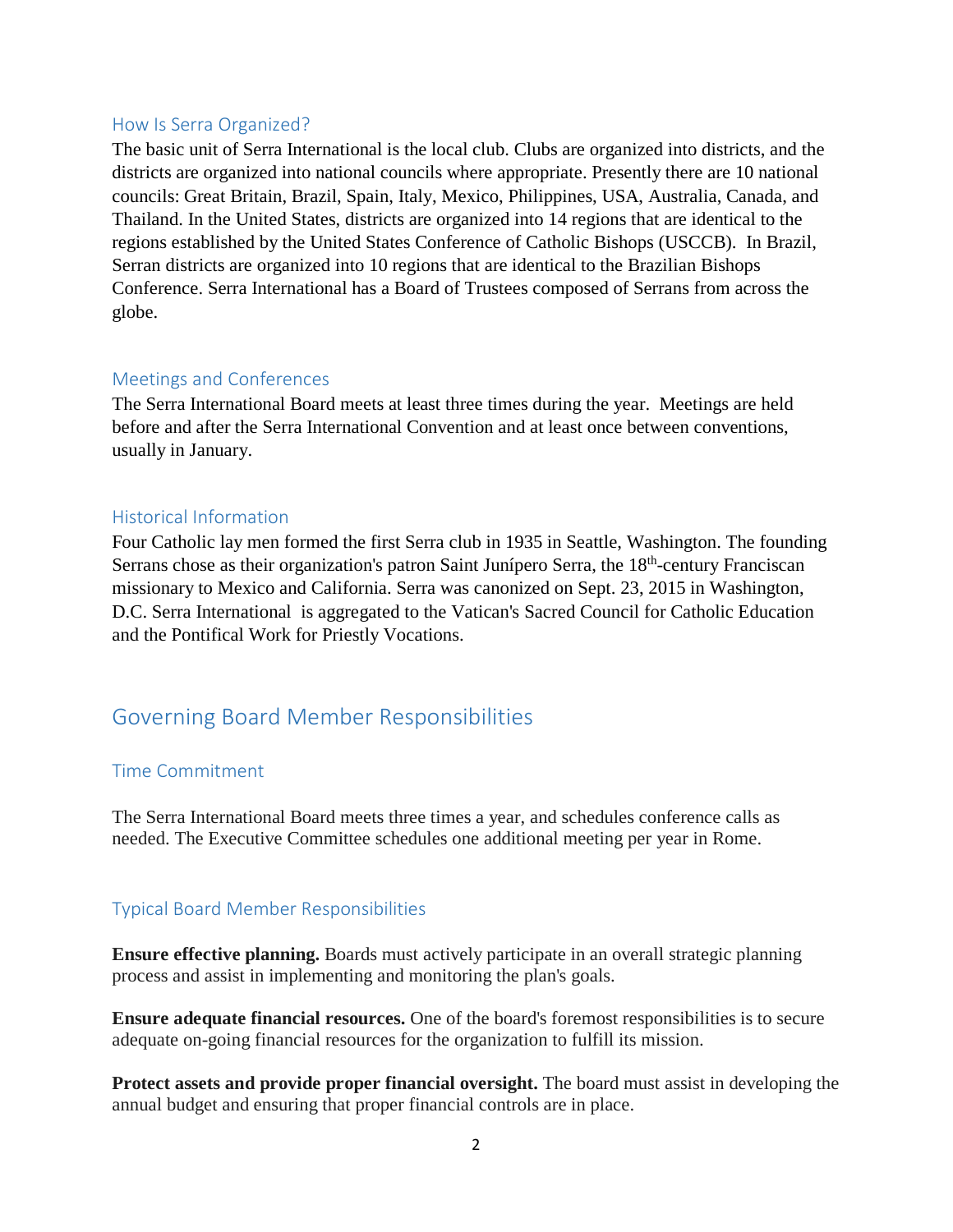**Enhance the organization's public standing.** The board should clearly articulate the organization's mission, accomplishments, and goals to the public and garner support from the community.

**Build a competent board.** All boards have a responsibility to articulate prerequisites for candidates, orient new members, and periodically and comprehensively evaluate their own performance.

**Hire, support and evaluate the executive director.** The board should ensure that the executive director has the moral and professional support he or she needs to further the goals of the organization.

**Ensure legal and ethical integrity.** The board is ultimately responsible for adherence to legal standards and ethical norms.

#### Board Legal Duties

**Duty of Care** requires leaders to use reasonable care and good judgment in making their decisions on behalf of the interest of the organization.

**Duty of Loyalty** requires leaders to be faithful to the organization, avoiding conflicts of interest.

**Duty of Obedience** requires leaders to comply with governing documents (i.e. bylaws, article of inc., policies, etc.)

## Why Serve?

Now more than ever, Serra International is receiving recognition and high visibility after the canonization of Saint Junipero Serra in September 2015. At this crucial time in our organization's history we have an opportunity to grow, shine, and become and even more integral part of the life of our Church.

A successful governing board can secure that vision and is achieved by attracting successful and quality business and community leaders. Do you see yourself in this positive image? If so, please join the Serra International Board of Trustees.

(Application follows)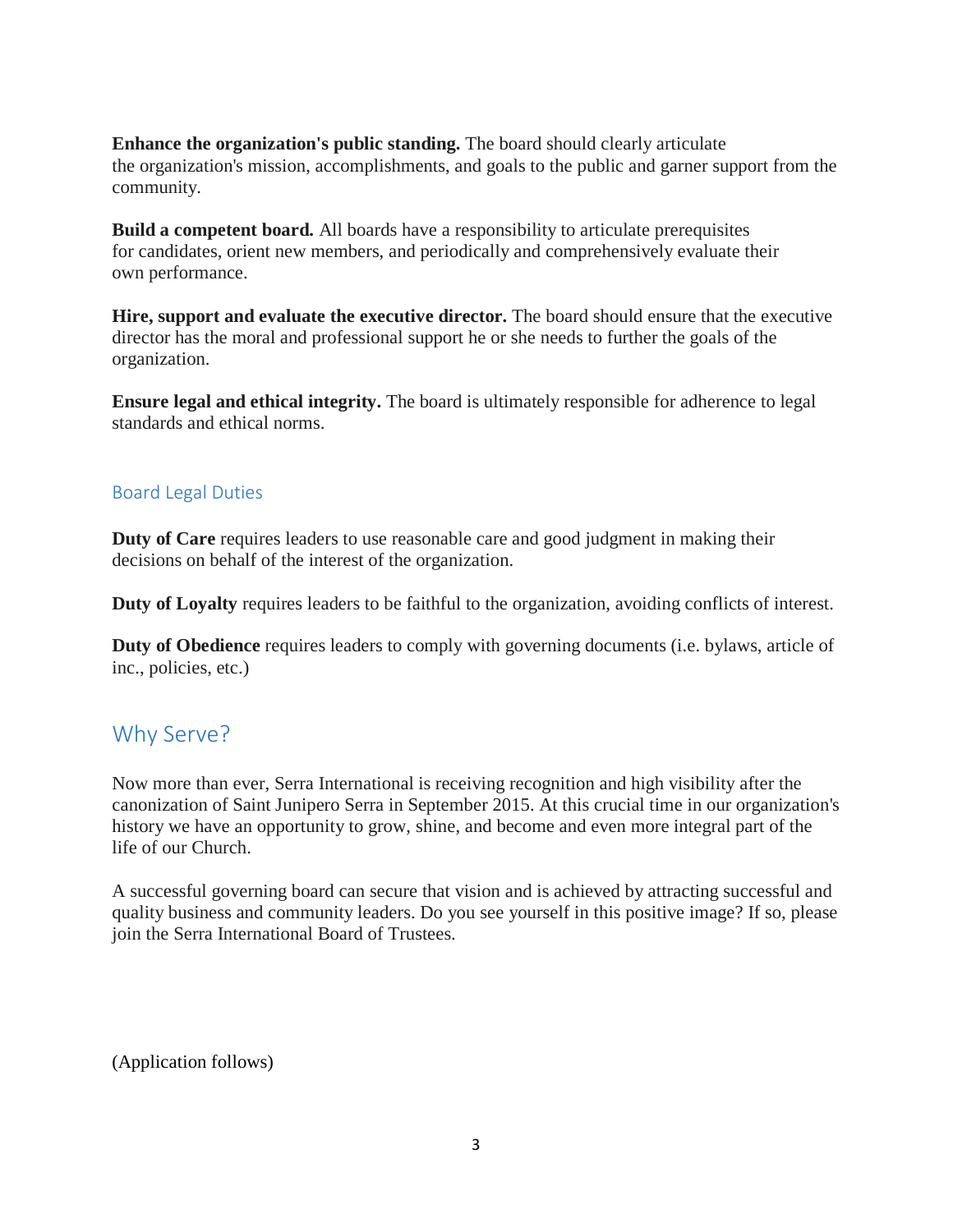### **Serra International Board of Trustees Application and Questionnaire**

Please complete entire form and submit to: John Liston at jliston@serrainternational.org

| <b>Personal</b>                  |                   |                   |           |  |  |
|----------------------------------|-------------------|-------------------|-----------|--|--|
| First                            | MI                | Last              | Familiar  |  |  |
| Address                          |                   |                   |           |  |  |
| Home Phone                       | <b>Work Phone</b> | <b>Cell Phone</b> | $E$ -mail |  |  |
| Employer                         |                   |                   | Title     |  |  |
| Employer Address                 |                   |                   |           |  |  |
| Type of business or organization |                   |                   |           |  |  |

| <b>Education</b> |                  |  |  |  |
|------------------|------------------|--|--|--|
| Institution      | Degree and Major |  |  |  |
| Institution      | Degree and Major |  |  |  |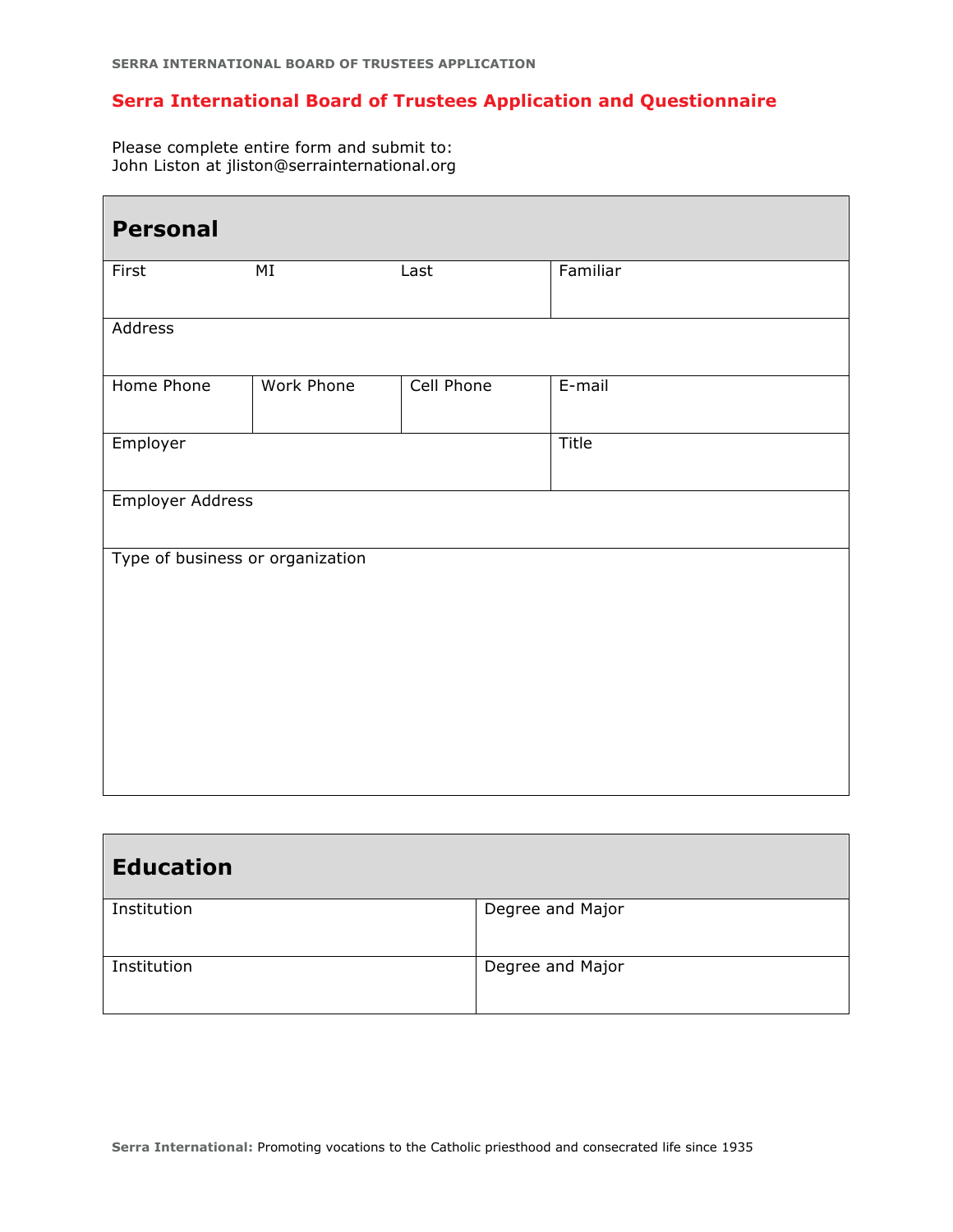| Please list your past and present memberships on boards, committees and organizations:<br>(business, civic, community, fraternal, political, professional, recreational, religious and |            |                 |  |  |
|----------------------------------------------------------------------------------------------------------------------------------------------------------------------------------------|------------|-----------------|--|--|
| social).                                                                                                                                                                               | Role/Title | Date of Service |  |  |
| Organization                                                                                                                                                                           |            |                 |  |  |
|                                                                                                                                                                                        |            |                 |  |  |
| Organization                                                                                                                                                                           | Role/Title | Date of Service |  |  |
|                                                                                                                                                                                        |            |                 |  |  |
| Organization                                                                                                                                                                           | Role/Title | Date of Service |  |  |
|                                                                                                                                                                                        |            |                 |  |  |
|                                                                                                                                                                                        |            |                 |  |  |
| Organization                                                                                                                                                                           | Role/Title | Date of Service |  |  |
|                                                                                                                                                                                        |            |                 |  |  |
| Organization                                                                                                                                                                           | Role/Title | Date of Service |  |  |
|                                                                                                                                                                                        |            |                 |  |  |
| Please list notable achievements in your service to above organizations:                                                                                                               |            |                 |  |  |
|                                                                                                                                                                                        |            |                 |  |  |
|                                                                                                                                                                                        |            |                 |  |  |
|                                                                                                                                                                                        |            |                 |  |  |
|                                                                                                                                                                                        |            |                 |  |  |
|                                                                                                                                                                                        |            |                 |  |  |
|                                                                                                                                                                                        |            |                 |  |  |
|                                                                                                                                                                                        |            |                 |  |  |
|                                                                                                                                                                                        |            |                 |  |  |
|                                                                                                                                                                                        |            |                 |  |  |
| Please describe your other volunteer experience:                                                                                                                                       |            |                 |  |  |
|                                                                                                                                                                                        |            |                 |  |  |
|                                                                                                                                                                                        |            |                 |  |  |
|                                                                                                                                                                                        |            |                 |  |  |
|                                                                                                                                                                                        |            |                 |  |  |
|                                                                                                                                                                                        |            |                 |  |  |
|                                                                                                                                                                                        |            |                 |  |  |
|                                                                                                                                                                                        |            |                 |  |  |
|                                                                                                                                                                                        |            |                 |  |  |
| Please list your fundraising experience:                                                                                                                                               |            |                 |  |  |
|                                                                                                                                                                                        |            |                 |  |  |
|                                                                                                                                                                                        |            |                 |  |  |
|                                                                                                                                                                                        |            |                 |  |  |
|                                                                                                                                                                                        |            |                 |  |  |
|                                                                                                                                                                                        |            |                 |  |  |
|                                                                                                                                                                                        |            |                 |  |  |
|                                                                                                                                                                                        |            |                 |  |  |
|                                                                                                                                                                                        |            |                 |  |  |

**Serra International:** Promoting vocations to the Catholic priesthood and consecrated life since 1935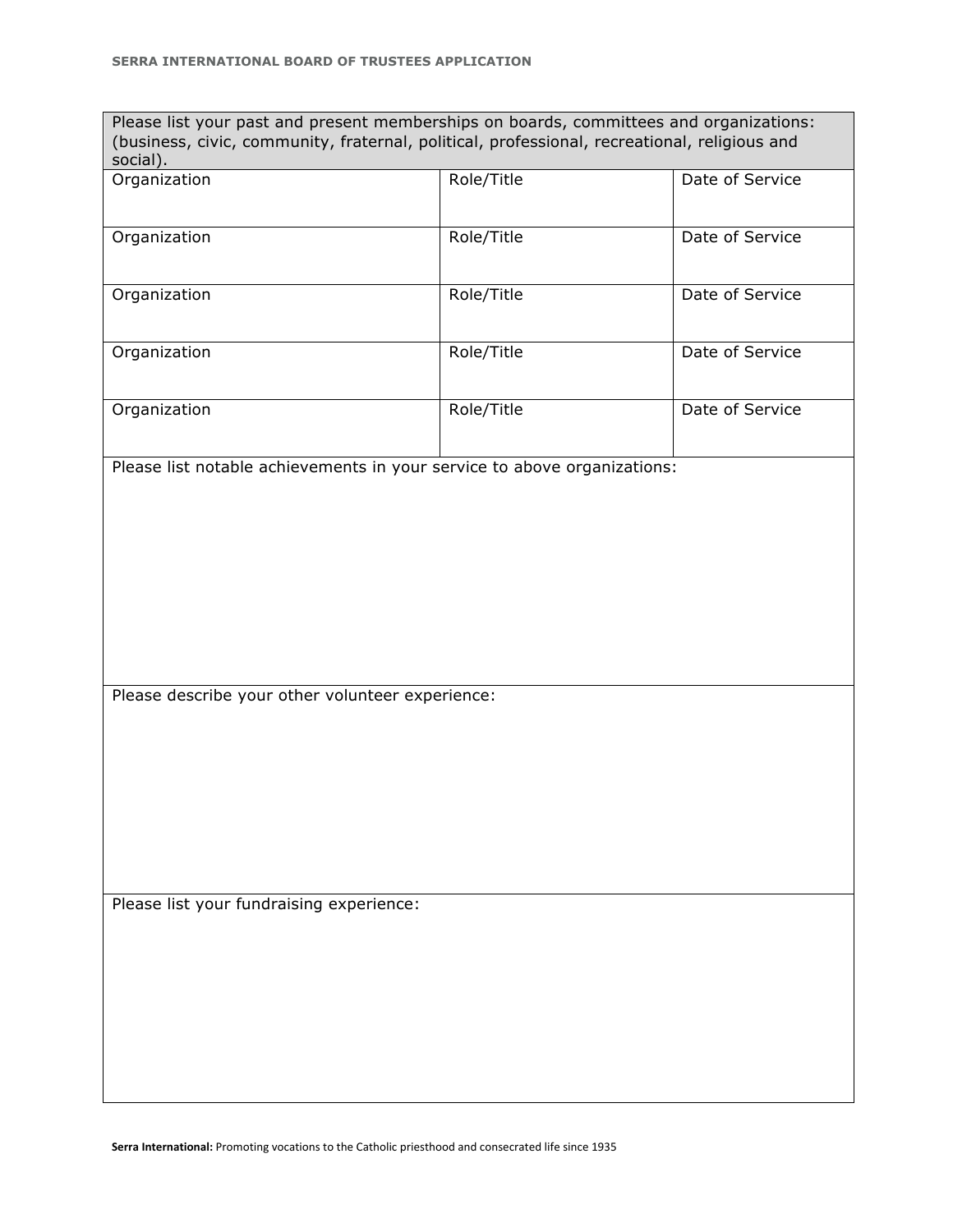As a board member would you be able to provide Serra International no-cost or discounted access to any valuable services through your profession or relationships?

Who recommended you for a Serra International Board position?

Why are you interested in serving as a Serra International Board member?

Please list any notable Serra activities you have been involved with.

**Serra International:** Promoting vocations to the Catholic priesthood and consecrated life since 1935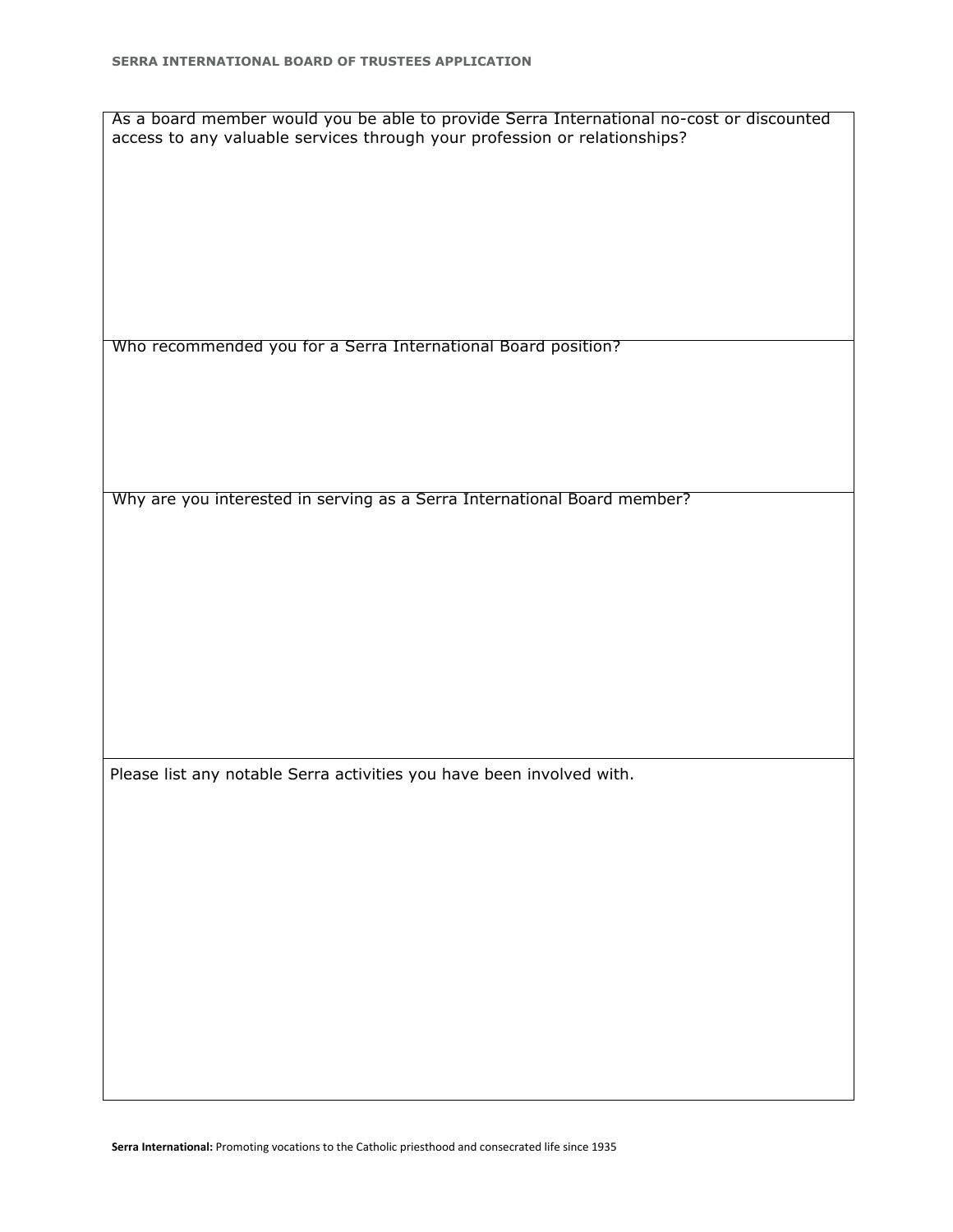| Please mark the skills and/or interest you bring to our board:  |                               |                      |  |  |
|-----------------------------------------------------------------|-------------------------------|----------------------|--|--|
| Reading Financials                                              | <b>Business Management</b>    | Accounting           |  |  |
| Human Resources                                                 | Fundraising                   | <b>Grant Writing</b> |  |  |
| Administration                                                  | Outreach/Advocacy             | Nonprofit Experience |  |  |
| <b>Community Service</b>                                        | Leadership Development        | Law/Legal Issues     |  |  |
| Policy Development                                              | Real Estate                   | <b>Banking</b>       |  |  |
| Program Evaluation                                              | <b>Information Technology</b> | Web Design           |  |  |
| <b>Public Relations</b>                                         | <b>Strategic Planning</b>     | Event Planning       |  |  |
| Campaign Planning                                               | Education/Instruction         | Medical/Healthcare   |  |  |
| Membership Growth                                               | Marketing/Social Media        | Child Development    |  |  |
| Other unique talents or skill sets you bring as a board member? |                               |                      |  |  |

Time commitment: Each board member is also expected to serve on a committee that would generally meet monthly for an hour. In addition, board members are asked to attend special events scheduled throughout the year. Can you reasonably commit this amount of time? Please list conflicts:

| Please list three references: |              |                     |  |  |
|-------------------------------|--------------|---------------------|--|--|
| Name                          | Relationship | <b>Phone Number</b> |  |  |
| Name                          | Relationship | <b>Phone Number</b> |  |  |
| Name                          | Relationship | <b>Phone Number</b> |  |  |